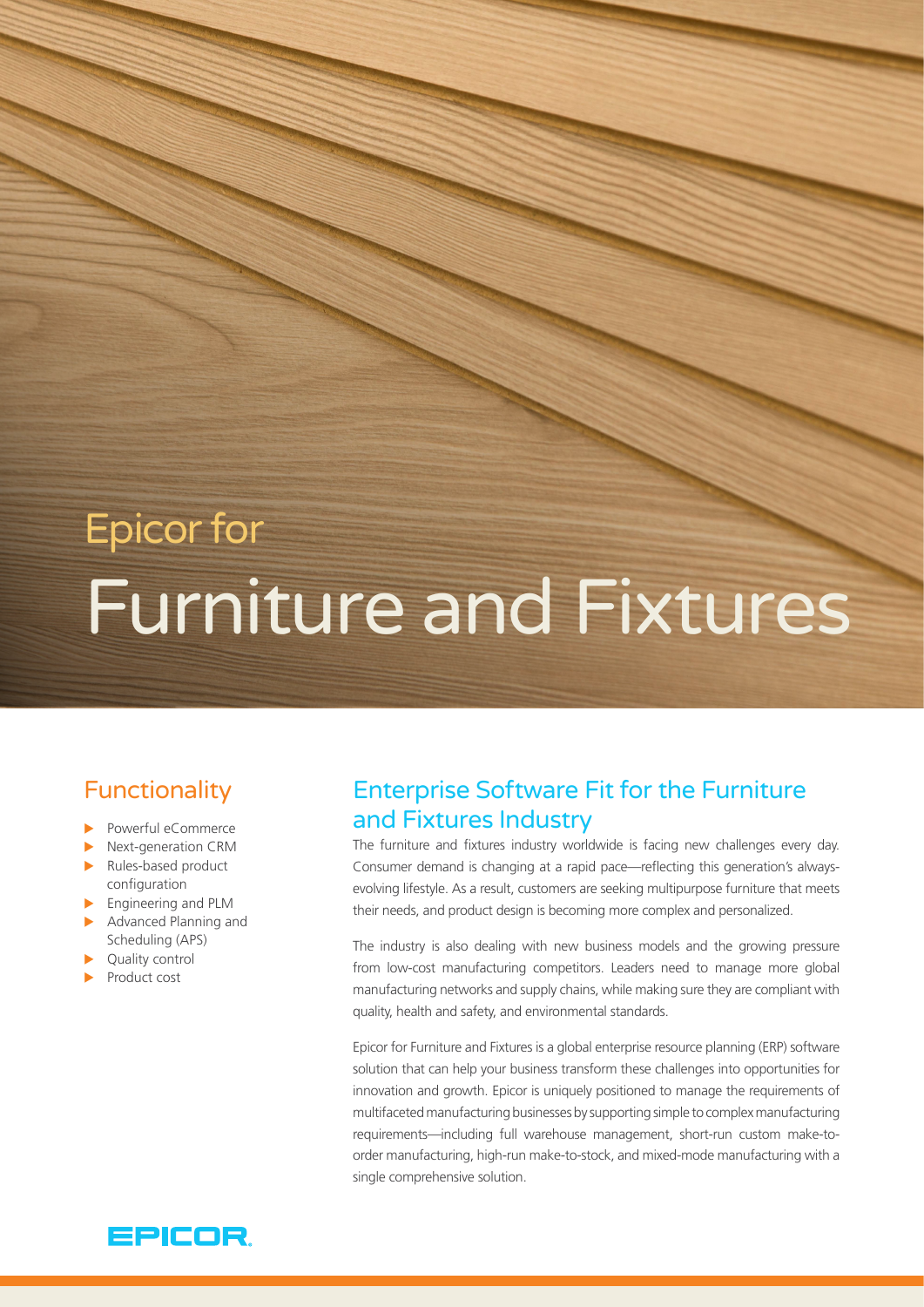#### Improve Operational Visibility

Epicor ERP is a tightly integrated software solution for identifying and planning the resources you need to capture, produce, ship, and account for customer orders. It provides the ability to access the right information, from the right source, at the right time, empowering all users through the supply chain to make informed decisions. Industry-leading technology makes it possible for manufacturers of all sizes and their suppliers to derive the benefits of real-time collaboration from Epicor solutions.

### Putting Customers at the Center of Your Business

Customer-centric strategies are as important to your business today as they have ever been. Epicor Customer Relationship Management (CRM) provides a 360-degree view of the complete customer, supplier, or partner relationship. Epicor CRM broadens the scope of customer information to everyone within and across the organization and to stakeholders beyond. We also recognize that you need to be able to respond to your customers' requests in a fast and efficient way. Epicor Mobile CRM empowers your salesforce by providing mobile access to the entire CRM suite of capabilities on iOS™ and Android™ devices, so they can manage the sales cycle from opportunity to order shipment—anytime, anywhere.

#### Easy and Accurate Product Configuration

Manage the complexity of selling highly customizable products that include variables like color, finish, material, size, and much more. Epicor Commerce Connect™ offers a comprehensive rules-based configuration tool that provides a fast and efficient mechanism to display all product options on one page—allowing your customers to easily choose their own product specifications without the stress of navigating multiple pages to find the combination that best meets their needs. Fully integrated with Commerce Connect, Epicor Product Configurator enables webbased configurations that can be used for quoting and pricing within the Epicor Commerce Connect™ solution.

Once the order is accepted by the customer, the configuration automatically transfers bill of material and routing requirements along with special instructions to the plant floor for production. It can also optionally transfer configuration results to engineering where engineering CAD documents are created automatically. Use the robust configuration capabilities and extend them to your customers and channel to ensure that customer requirements are met. The parametric capabilities included enable visual confirmation of configuration results.

Many furniture and fixture manufacturers rely on a network of dealers to sell and service their products, but most dealers represent several brands. To differentiate your products and streamline interactions with your dealers for speed, accuracy, and quality, the Epicor Dealer Network Portal is an innovative enterprise solution designed for manufacturers who sell or service products through dealers. Powered by Epicor Commerce Connect™ (ECC) and tightly integrated with your Epicor ERP system, Epicor Dealer Network Portal creates a modern, online experience for your dealers to rapidly configure, price, and quote orders, as well as manage service and warranty needs for your products.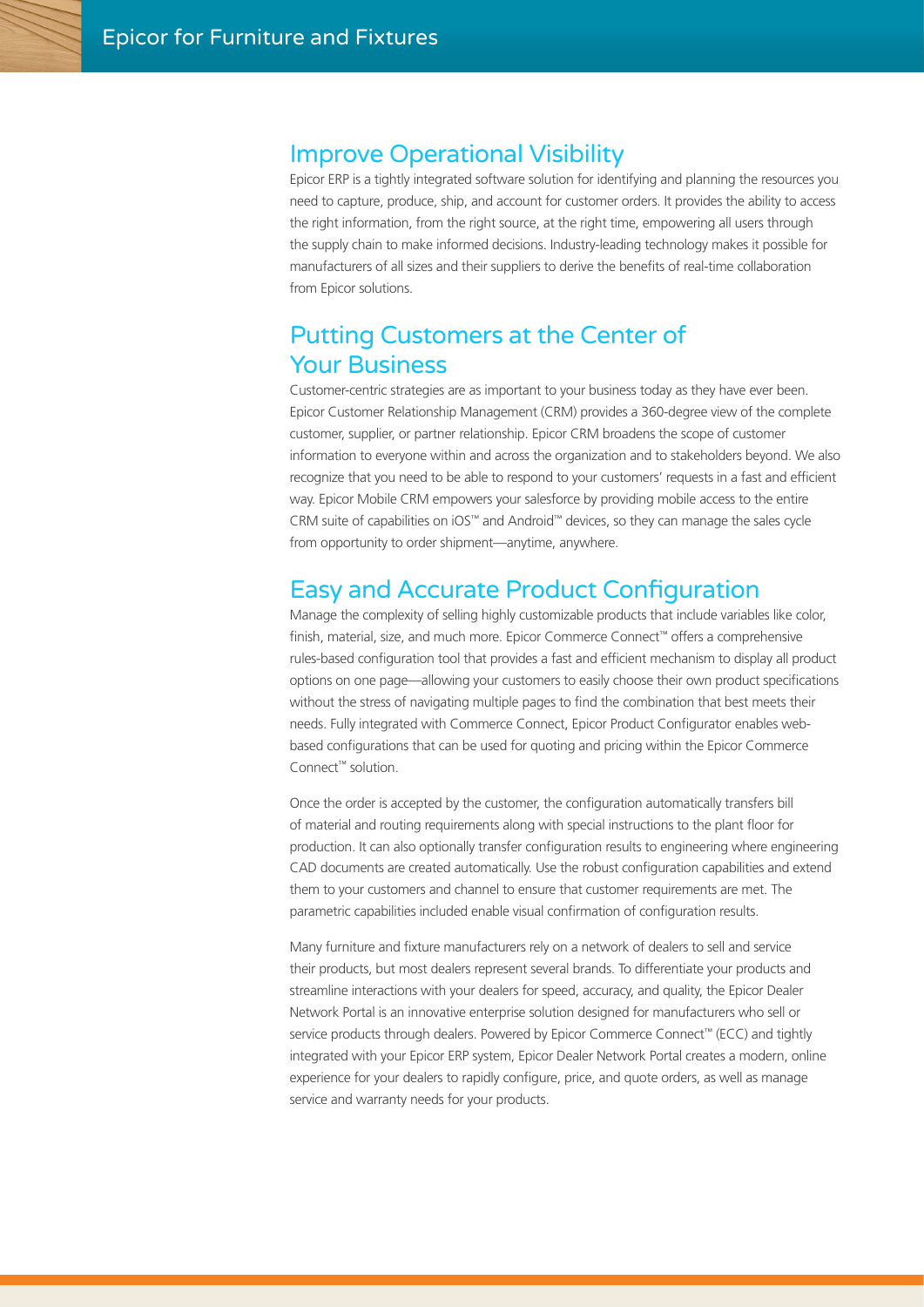By capturing all dealer activity through a single, easy-to-use portal, you establish a single thread of data that connects all transactions at the dealer with your back-end ERP. You gain full visibility into the business, make it enjoyable for dealers to work with you, and drive business growth as the preferred, innovative brand.

## Optimize Planning for Strong Cost Controls

Reduce waste with stronger cost control and management of key cost elements. Good forecasting and demand requirements provide better buying power. Epicor for Furniture and Fixtures includes strong demand management and inventory control alongside material requirements planning (MRP) and purchase suggestions capabilities to provide timephased material control to reduce raw and finished goods inventory being carried. This enables your to deliver goods just in time.

If your business needs more advanced forecasting and demand planning methods to account for seasonality and trends, for example, the Epicor Smart Inventory Planning and Optimization Platform offers robust forecasting methodologies, optimization techniques, consensus demand, and inventory planning via an easy-to-use web interface accessible through any browser.

# Improve Customer Service Through Delivery Performance

Long-term business relationships are at the core of the Furniture and Fixtures industry. Maintaining supplier status requires you to highly control cost and quality, but delivery performance is also critical. For many businesses, production and warehouse visibility have become more complex. They now encompass more expansive requirements such as "whatif" scenarios, multiresource constraints, and—in some cases as a result of workforce diversification—capability-based scheduling (whether employee skill set or machine capability). With visual scheduling boards and multiresource scheduling boards that offer color-coded load, drag-and-drop load capabilities, and drill-down functionality, master schedulers as well as production managers can accurately manage change and respond to overload constraints proactively.

For manufacturers that want to meet and improve delivery timesresponding to the question, "When can you deliver?" during the sales cycle, Epicor for Furniture and Fixtures offers true capable-to-promise capability functionality that absorbs the requirements for the sales order into scheduling using appropriate finite capacity and MRP rules to offer an accurate delivery date. Simple acceptance of the sales order moves the requirement into production and procurement.

# Using Lean Methodology and Demand Pull Systems to Improve Lead Times and Reduce Waste

Innovative manufacturers who deploy lean methodologies business-wide reap huge benefits in terms of customer satisfaction and overall business performance. For manufacturers looking to reduce wasted processes from the office to plant floor, integrated systems streamline business processes. Additionally, support for cell-based strategies to support key customer requirements as well as on the plant floor, deploying demand pull systems that are based on replenishment principals further JIT material and component efficiencies. Epicor ERP for Furniture and Fixtures is uniquely positioned with fully integrated modules and features such as customer relationship management, supplier relationship management, work-order-less "Kanban" control on the shop floor, lean metrics, and Epicor serviceoriented architecture (SOA) to reduce waste in internal processes and ultimately enhance profitability.

# Promote Collaboration in the Supply Chain

More than ever, businesses are reaching down into their supply chains to eliminate waste and improve bottom-line results. As global competition continues to drive cost down, supply chain partners are playing a larger role than ever before—and proximity to suppliers can be a benefit. Many businesses are looking for ways to more seamlessly collaborate with suppliers for optimum results.

Epicor for Furniture and Fixtures promotes tighter collaboration throughout the supply chain, maximizing new efficiencies and measurements of supplier performance. Look to automated processes for requesting RFQs, for sending change orders through electronic queues on supplier portals, or more directly through EDI.